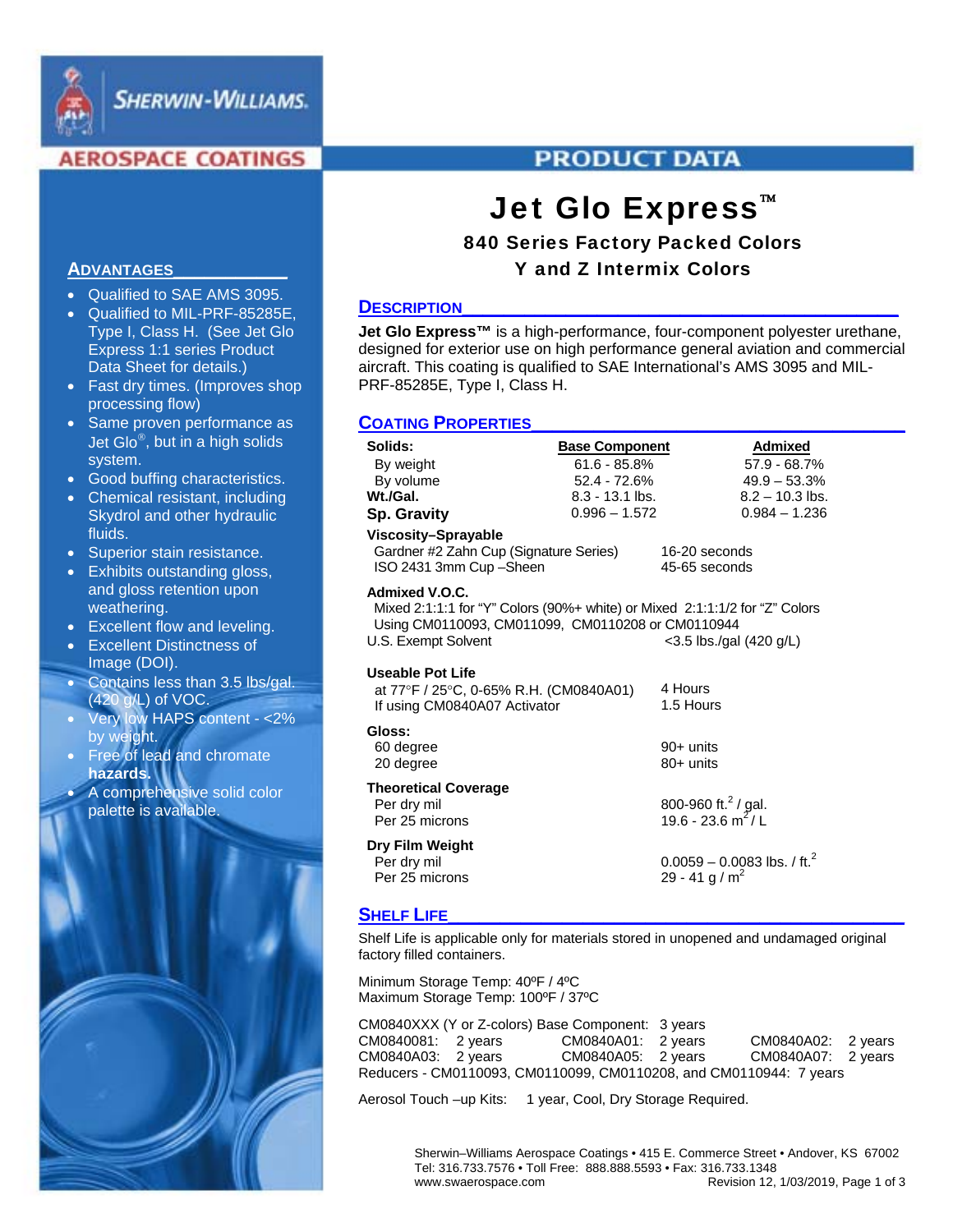# **PRODUCT DATA**

## **SURFACE PREPARATION**

#### **Primed Surface**

Jet Glo Express™ should be applied to a surface that has been coated with an approved, properly prepared and applied Sherwin-Williams Aerospace primer system.

Refer to Sherwin-Williams Corrosion Primer and Sanding Surfacer Product Data Sheets data sheets or contact your Sherwin-Williams Representative for complete details.

#### **Topcoat Surface**

For best adhesion to trim colors or repairs, the Jet Glo Express surface should be thoroughly abraded (no gloss) with 240 or 320 grit sandpaper and/or red abrasive pads once it is cured (dry-totape) and sandable.

## **MIXING INSTRUCTIONS (FOUR PART MIX)**

Shake color component for 10-15 minutes before admixing.

Admix by Volume:

| 2 Parts | Jet Glo Express <sup>™</sup> Color<br>(Y- and Z- Intermix Color Numbers)  |
|---------|---------------------------------------------------------------------------|
| 1 Part  | Jet Glo Express <sup>™</sup> Hardener<br>CM0840081                        |
| 1 Part  | Jet Glo Express <sup>™</sup> Activator*<br>See Activator Selection below. |
| % Part  | Jet Glo Express <sup>™</sup> Reducer<br>See Solvent Selection below       |

**Note:** The fourth component solvent addition is required to reduce to acceptable spraying viscosity and pot life.

Add the Hardener and Activator into the Base Component.

Admixed product should be allowed a 30-minute induction time for optimum application performance.

## **ACTIVATOR SELECTION**

#### \* **Available Activators for 6-8 Hr Tape Times:**

|                                 |           | <b>Relative Humidity</b> |
|---------------------------------|-----------|--------------------------|
| Temperature                     | $0 - 65%$ | $65\% +$                 |
| 60-75°F (16-24°C)               | CM0840A07 | CM0840A05                |
| 70-85°F (21-30°C)               | CM0840A05 | CM0840A03                |
| 80 - 95°F (27-35°C)             | CM0840A03 | CM0840A02                |
| $95^{\circ}F + (35^{\circ}C +)$ | CM0840A01 | CM0840A01                |

A blend or combination of Activators may also be used to obtain desired dry time.

If force curing (up to 180°F/85°C), use CM0840A01 Activator.

**NOTE: CM0840A02** may also be used in cooler, low humidity conditions (below 0-65%) where an extended wet edge is required. Example: A full fuselage respray.

## **SOLVENT SELECTION**

**Y- colors, (above 90% of white pigment content)** and CM0840 Factory Packaged colors Use ¾ part up to a maximum of 1 part addition solvent

**Z- colors, (below 90% of white pigment content)** Use  $\frac{1}{4}$  part up to a maximum of  $\frac{1}{2}$  part addition solvent

**Note:** Refer to can label to establish Y, Z or CM0840 code

Select from available Jet Glo Express™ Reducers: CM0110944 Fast Reducer CM0110099 Medium Reducer CM0110208 Medium Reducer (Ideal for Riveted aircraft) CM0110093 Slow Reducer

#### **Note: CM0110208 may also be blended with any of the above solvents to control post flow.**

This additional reduction may change the application VOC to greater than 3.5 lbs./gal. (420 g/L).

CM08181HR Accelerator can be used for spot-in and repair.

## **SPECIAL HIDING COAT MIXING**

Establish that the final color requires the high hide system by prespraying **Black and White** coupons for acceptable opacity & color match to customer's specifications before the aircraft repaint.

In order to improve opacity for weak hiding strong organic (Z) colors, the following system may be used to achieve full opacity in 2-4 coats. This system should be used in color matching in order to minimize possible color discrepancies.

#### **Hiding coat mixing (by Volume):**

| ZXXXXX (Final Color)       | 1 Part |
|----------------------------|--------|
| CM0840103 Matterhorn White | 1 Part |
| (or CM0840000 White Toner) |        |

This hiding coat color is mixed at the following ratio: 2:1:1:1/2

Apply one closed film coat of the hiding coat. Allow 30-45 minutes to dry followed by two to three medium wet coats of the true topcoat color. Allow 30–45 minutes between coats.

**Note:** Activator choice, high / low temperatures, air flow, and aircraft skin temperature will influence intercoat overcoating times.

**Touch test:** Touch a suitably masked but painted area, Express is ready to recoat when it will not readily transfer to a gloved hand.